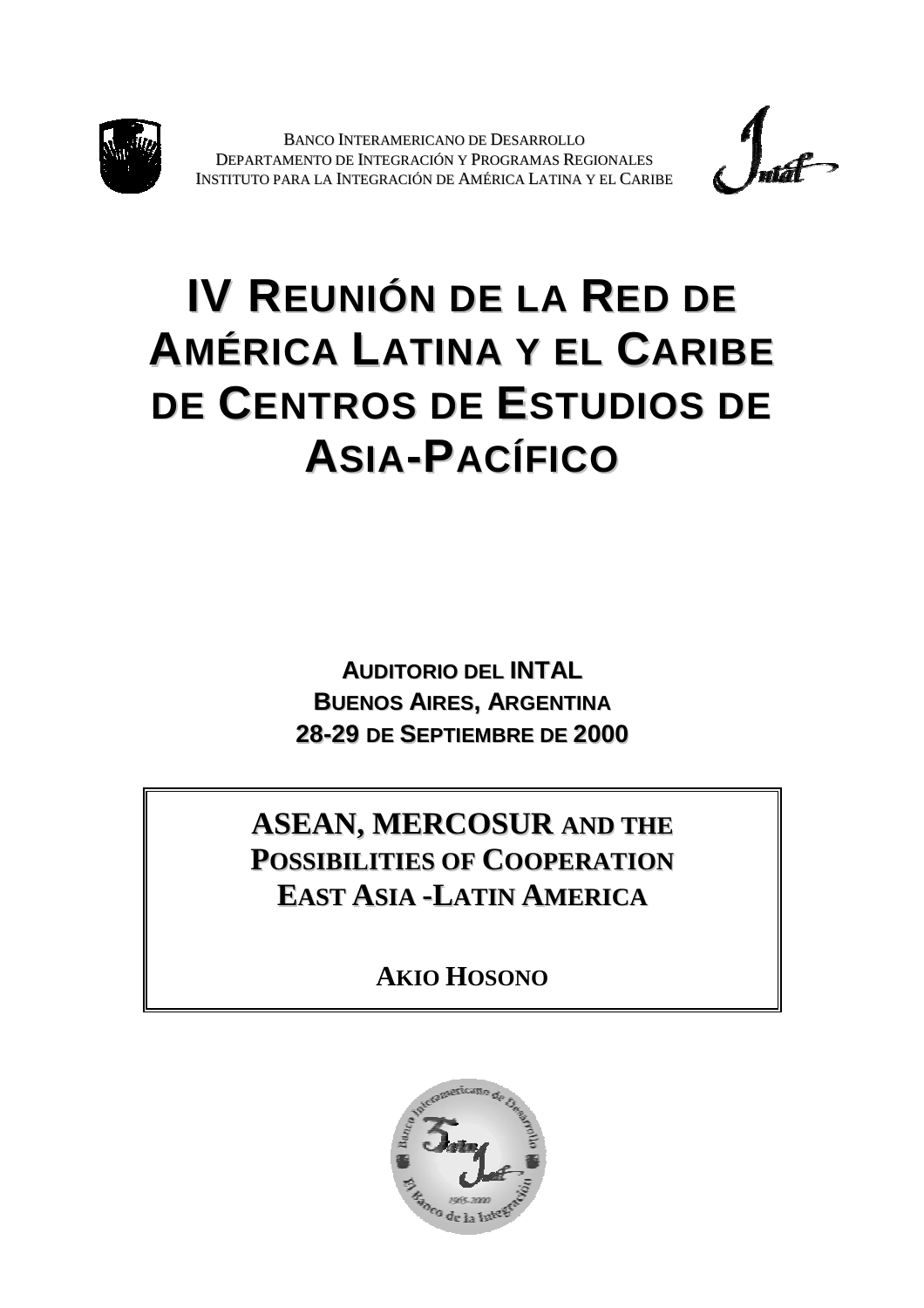# **ASEAN, MERCOSUR AND THE POSSIBILITIES OF COOPERATION EAST ASIA-LATIN AMERICA \***

Akio Hosono Kobe University

# **CONTENTS**

## INTRODUCTION

# CHAPTER 1. A COMPARISON OF EAST ASIA AND THE AMERICAS IN THE REGIONAL INTEGRATION PROCESS

## CHAPTER 2. A COMPARISON OF ASEAN FTA (AFTA) AND MERCOSUR

- 1. Characteristics of AFTA and MERCOSUR
- 2. Significance of Comparing AFTA, MERCOSUR and NAFTA
- 3. AFTA's Relations with MERCOSUR and with NAFTA
- CHAPTER 3. ECONOMIC RELATIONS BETWEEN EAST ASIA AND LATIN AMERICA AND FUTURE COOPERATION
	- 1. The Present State of Economic Relations between East Asia and Latin America
	- 2. Possibilities of Cooperation between East Asia and Latin America
	- 3. New Initiatives to Cooperation between East Asia and Latin America and Japan's Role

**REFERENCE** 

September 28, 2000

BBBBBBBBBB

This paper is a first draft, not to be cited but the author welcomes comments.

The author is Professor of Research Institute of Economics and Business Administration of Kobe University and Professor of Institute of Planning and Policy Science of the University of Tsukuba.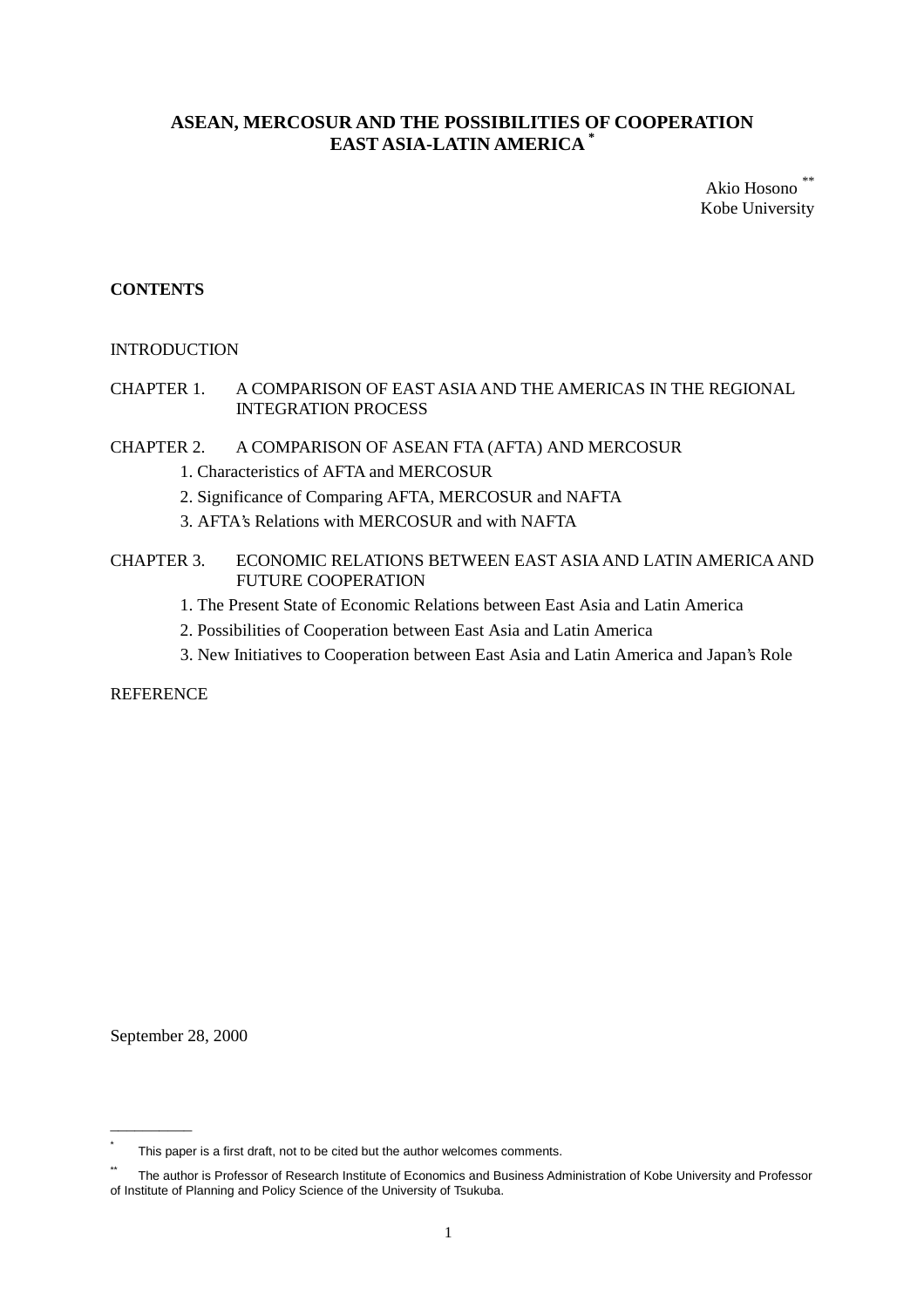#### **INTRODUCTION**

BBBBBBBBBB

This paper seeks to compare the ASEAN Free Trade Area (AFTA), the Mercado Comun del Sur (MERCOSUR), and to study the modalities of cooperation from now on. To this end, Chapter 1 makes a comparison from a broad perspective of regional integration in East Asia and the Americas, where are advancing the AFTA, NAFTA, and MERCOSUR processes. This chapter also examines how these two processes are being positioned.

Chapter 2 compares the characteristics of AFTA and MERCOSUR as regional integration processes and examines the AFTA-MERCOSUR relationships.

Finally, Chapter 3 examines the present state of economic relations between East Asia, including the ASEAN countries, and Latin America and the possibilities of future cooperation between the two regions as well as Japan's role.

## **CHAPTER 1. A COMPARISON OF EAST ASIA AND THE AMERICAS IN THE REGIONAL INTEGRATION PROCESS**

A classification of the relative levels of economic development in East Asia and the Americas shows that both comprise a considerable number of countries with quite similar characteristics. In both regions there exists a dynamic group of middle-income countries that are frequently referred to as newly industrialized economies (NIEs) or emerging markets. The common characteristics of these countries are that they have high rates of economic growth, are promoting economic liberalization, and are expected to continue their high growth in the future.

In East Asia, in addition to the Asian NIEs and the ASEAN countries, there are such lowincome countries as China, Cambodia, Laos, and Papua New Guinea. (Cambodia and Laos have since joined ASEAN along with Vietnam and Myanmar). In the Americas, in addition to MERCOSUR and the G-3 countries, there are such low-income countries as Bolivia, Ecuador, Peru, the Central American states, and the Caribbean countries.<sup>1</sup>

New moves toward economic integration have gained momentum in both East Asia and the Americas in the 1990s. AFTA was launched in 1993, followed by NAFTA in 1994 and MERCOSUR in 1995. Furthermore, moves toward liberalization over an even wider area were agreed upon in 1994. There were agreements on liberalization in the Asia-Pacific region through APEC and in the Americas through the Free Trade Area of the Americas (FTAA). The NAFTA countries, Chile, and Peru are participating in both of these wide-area regional integration processes. The existence of these countries is extremely important for both APEC and the FTAA.

In both regions, since various forms of liberalization are making headway simultaneously under the APEC and FTAA processes, there is a possibility that they might exert an important influence on both trade creation and trade diversion in each region.

Since the 1980s the ratio of intra-regional trade to the total trade volume in East Asia has been expanding considerably. This increase has come about not because of the systematic advance of formal regional agreements but simply because of the market mechanism. To put it another way, the intraregional trade of East Asia until the mid-1990s advanced through market-led integration. In comparison with the Americas, one important feature of East Asia is that intra-regional trade expanded successfully in the absence of any agreements on intra-regional trade rules or regional protection.

<sup>1</sup> For further details regarding this aspect see Hosono, Akio, "Asia-Pacific Economic Coopertion (APEC) and the Free Trade Area of the Americas (FTAA) : Possibilities for Trans-Pacific Cooperation", Saavedra, Neantro, Akio Hosono and Barbara Stalling (eds), Integration and Economic Development, (forthcoming).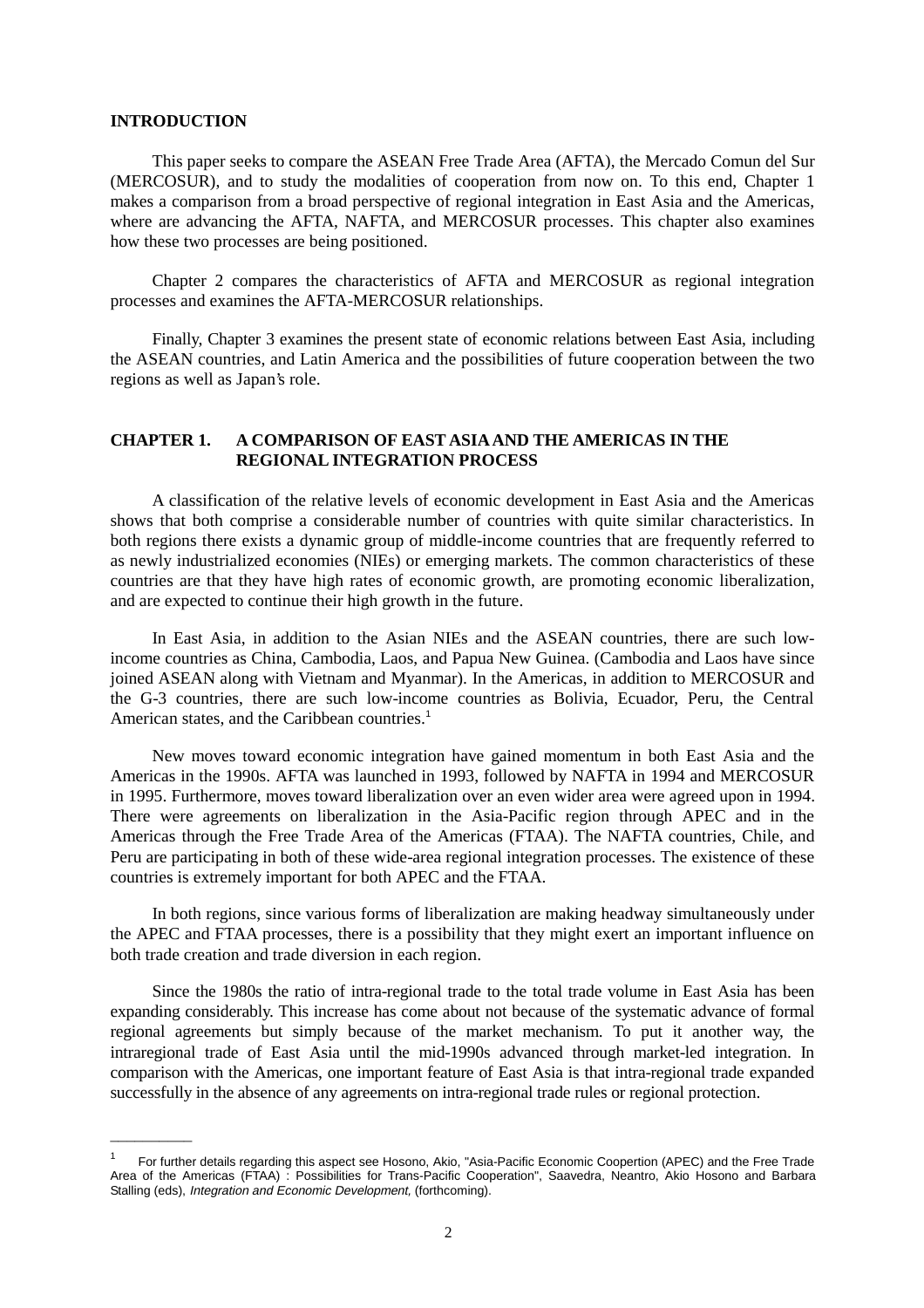In contrast, in the Americas, although an impressive expansion of trade between the United States and Mexico as well as trade within MERCOSUR has become evident in the 1990s, until the 1980s intra-regional trade did not expand as much as expected despite the establishment of various systematic arrangements, such as the Latin America Free Trade Association (ALALC), Latin American Integration Association(ALADI), Andean sub-regional integration(Andean Community), the Central American Common Market, and the Caribbean Community.

Having compared the characteristics of the two regions and their respective integration processes, let us examine how companies in these two regions develop their international businesses and the main characteristics of these developments. This should be a useful reference in considering the future expansion of trade and investment in the Pacific Rim region.

In East Asia, the pattern of international corporate activity - that is, trade and investment and technology transfer has been described as the "flying wild geese" pattern of development, or the intereconomy sequencing of the industrialization process. To be sure, the pattern of international activities pursued by companies in East Asia is not so simple that it can be explained by this short expression. There exists a variety of complex economic activities. However, many studies have made it clear that the main pattern of corporate development in this region has followed this "flying wild geese" pattern.

Briefly speaking, this pattern characterizes international corporate activities in East Asia. Development under this pattern has effects on neighboring countries with differing levels of industrialization, so that development in one country causes ripple effects on other countries. To be more specific, since Japan is the first country in East Asia to achieve high economic growth and industrialization, various Japanese industries have moved into the Asian NIEs through direct investment and technological transfer, thereby helping to accelerate industrialization in those economies. The local output of these industries has been exported to Japan, while Japan has supplied some of the capital and intermediate goods needed by the Asian NIEs. This process has created a new intra-industrial trade as well as intra-regional trade.

Similarly, direct investment from Japan and the East Asian NIEs to the ASEAN countries has promoted industrialization in the ASEAN region, giving rise to a similar intra-industrial and intraregional trade. As a result, ASEAN countries have increased their exports to Japan and the Asian NIEs, while Japan and the Asian NIEs ship intermediate goods and capital goods to the ASEAN region. In this way, industrialization and the expansion and diversification of trade have achieved spectacular development throughout East Asia. This process has promoted the market-led integration in the East Asian region and the expansion of intra-regional trade and investment. Recently this trend has expanded to other regions of Asia, including the coastal area of China and Vietnam. There are also signs that the ripple effects are spreading to Myanmar and India.

Compared with East Asia, this "flying wild geese" pattern of development was hardly observed in the Americas in the 1960s and 1970s. This was particularly the case among Latin America countries. In Latin America, industrialization meant the expansion of import-substitution industries with the aim of supplying the domestic market. Direct investment from the United States and other countries was mobilized for the development of import-substitution industries and resources. Accordingly, this pattern of direct investment was unable to stimulate any dynamic export-oriented industrialization in Latin America.

So, how does the international development of companies in the Western Hemisphere look like? In particular, what kind of development took place in the 1980s and 1990s under the regional integration process? This author, Professor Kotaro Horisaka, and others examined these questions in "The Study of Latin American Multinationals" (1996, Nihon Hyoronsha; in Japanese). In this book we looked into about 200 cases in an attempt to clarify the main pattern of international development of companies in the major countries there. From this analysis, we confirmed the existence of a pattern that was clearly different from that seen in East Asia.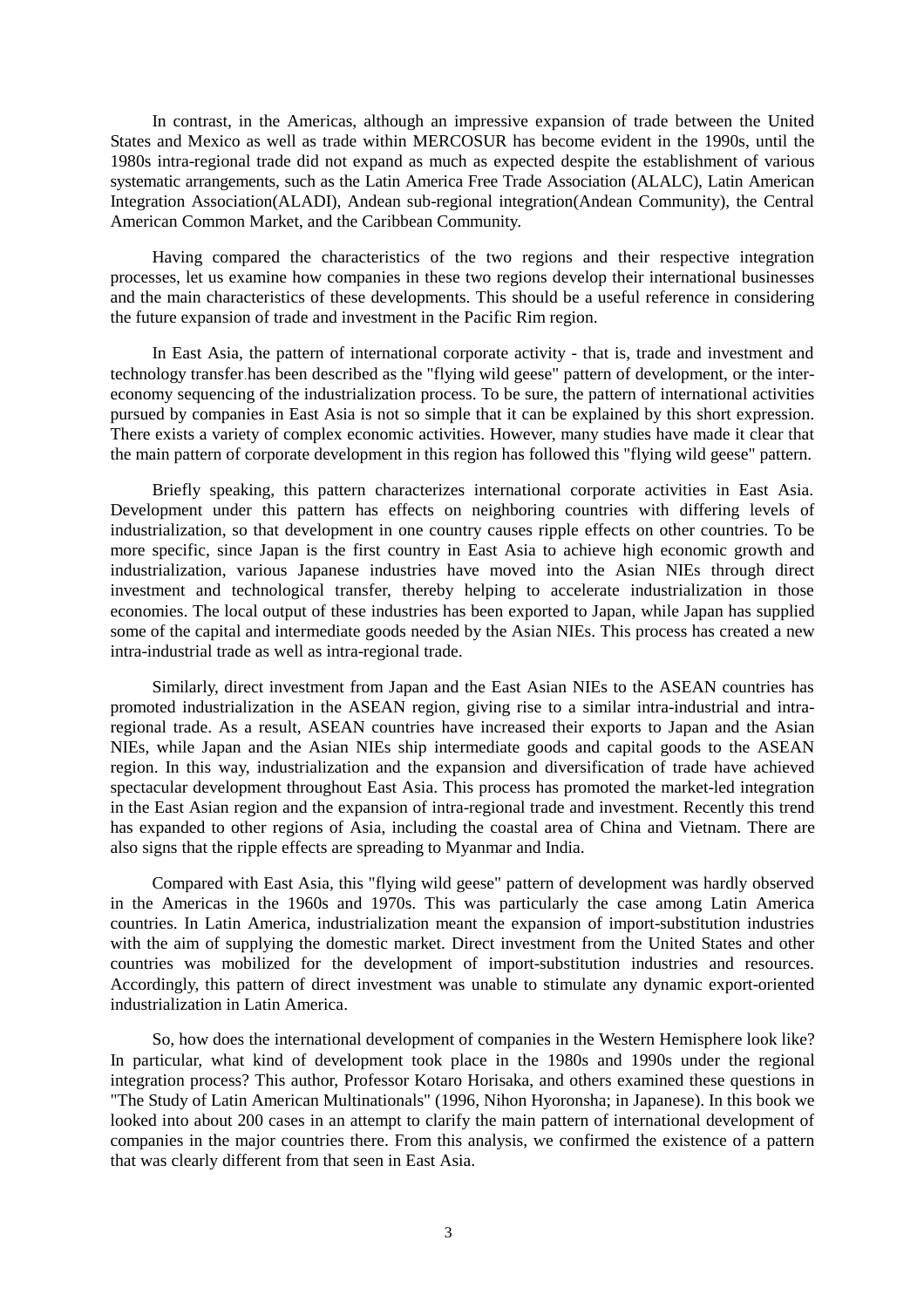The main characteristics of this Latin American pattern can be summarized as follows. Companies in Latin America pursue their international development by utilizing the advantages of their respective countries, whether it is natural resources, technology, or managerial know-how. Latin American companies undertake international activities on the basis of the advantages they possess, including: (1) abundant natural resources in countries where they are located and their expertise to develop and process these resources; and (2) their advantage and competitiveness in selling these processed resources or industrial commodities internationally.

In addition to this type of international development based on resources or products made by processing these resources, companies in Latin America's manufacturing industry are developing their international business operations by utilizing their special advantages, in particular their detailed knowledge of the Latin American market and their levels of technological expertise. These companies are active in various industrial fields: beer and other beverages, foodstuffs, building materials (especially cement and glass, as CEMEX and VITRO of Mexico), textiles, automobiles and auto parts, electric appliances, and chemical products. They make use of the benefits of such regional integration processes as NAFTA and MERCOSUR and have achieved striking development in the automobile and auto parts industries.

Furthermore, companies have developed their activities on an international scale in two or more countries in the Americas, especially in Latin America, in such fields as energy, communications, transportation, finance, and pension funds. There is probably a need to study the international development of companies in the infrastructure, service, and financial sectors separately from the pattern explained above. However, they are closely related and have common features. These have been made possible by economic reform in Latin America, especially liberalization, deregulation, privatization, and regional integration. A detailed analysis of the development of privatization in these fields appears in a book edited by K. Horisaka and the author of this article: "Lain American Privatization" (1998, Nihon Hyoronsha; in Japanese).

Another phenomenon worth noting is that some companies use differences in wage levels to develop their international activities. One good example is the maquiladora industries. U.S. companies invest in assembly plants in the border region of Mexico, supply the parts, and then reexport the finished products to the U.S. market. Since the wage level in Mexico is considerably lower than the level in the United States, this maquiladora method can be extremely efficient. A similar situation can be seen in the Caribbean Basin Initiative (CBI), by which U.S. and other foreign countries' companies invest in Central American and Caribbean countries. However, this development of companies differs in many ways from the "flying wild geese" pattern of development seen in East Asia.

It is necessary to bear in mind these differences in the dynamism of international corporate development in East Asia and Latin America when considering the possibilities of Pacific Rim cooperation under the framework of APEC, AFTA, NAFTA, and the FTAA.

## **CHAPTER 2. A COMPARISON OF AFTA AND MERCOSUR**

#### **1. Characteristics of AFTA and MERCOSUR**

Bearing in mind the development of the wide-area regional integration in East Asia and the Americas as described in Chapter 1, this chapter compares the regional integration processes under AFTA and MERCOSUR.

The most important characteristic of AFTA, which began a liberalization process from 1993, is probably that its ultimate objective is to expand the competitiveness of the ASEAN countries in the world market through regional integration. One notable feature is its aim to increase the efficiency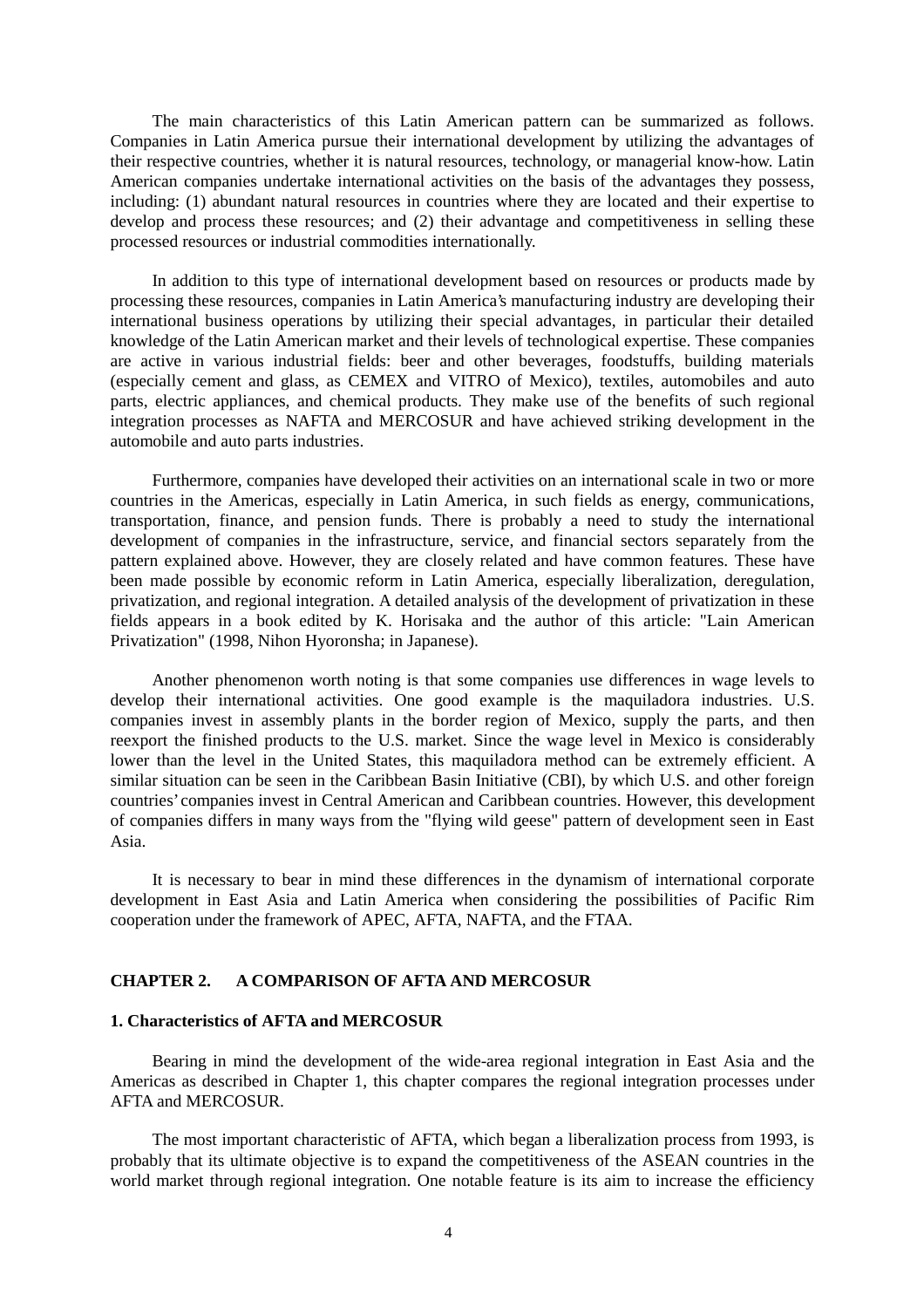and boost the competitiveness of manufacturing industries among ASEAN countries. Enhanced competitiveness and the existence of a wide-area market under AFTA are likely to allow investors in manufacturing industries to enjoy the economy of scale in production. The ASEAN countries hope to further attract foreign direct investment as a result. At the same time, they also hope to encourage the growth of supporting industries through foreign direct investment.

Given that the most important objectives of AFTA are enhanced competitiveness of manufacturing industries, an expansion of direct investment from foreign countries, and the growth of supporting industries, this makes AFTA vastly different from the other types of regional integration that will be explained later.

A second important characteristic of AFTA is that the actual lowering of intra-regional tariffs is being carried out in a cooperative manner through the common effective preferential tariff scheme, or CEPT for short. This CEPT scheme is a major means of intra-regional trade liberalization among ASEAN countries. The aim is to lower the tariff rate on all industrial products to 0%-5% by a certain target year. Since AFTA is a free trade area, tariffs on countries outside the region are stipulated separately and levied by each ASEAN country.

Another important characteristic of AFTA is that, since the emphasis is on manufacturing industries, agricultural products and other items are taken as exceptions.

Furthermore, AFTA's country-of-origin rules deserve attention. Unlike the complex regulations of NAFTA, which will be explained later, AFTA recognizes products as AFTA's if they have a local content ratio of 40%. Also, this 40% local content ratio can be attained either in a single AFTA country or in several member countries.

MERCOSUR was launched as a single common market in 1995 under the Treaty of Asuncion of 1991. The treaty also established a policy of coordinating common commercial policies, macroeconomic policies, and sector-specific policies with the aim of equalizing competitive conditions.

One characteristic that makes MERCOSUR different from AFTA and NAFTA is that it is a common market with common external tariffs. These common external tariffs are classified in 11 tax divisions. The tariff rates differ considerably depending on the degree of processing. The highest tariff rate is fixed at a level of 20%. In addition, the MERCOSUR countries have signed protocols relating to specific cooperation in a number of fields, including the automobile industry. Importantly, these protocols stipulate the methods of actual cooperation. Compared with the levels of protection seen in many Latin American countries, such as Argentina and Brazil, MERCOSUR's common external tariffs are set at a much lower level. Accordingly, the aim of MERCOSUR is not to spread importsubstitution industries on a regional level, as seen in previous regional integration schemes in Latin America, but to promote the development of competitive industries taking advantage of the merits of a wide-area market.

Thus, there is a strong possibility that relatively large-scale industries, such as automobiles, will develop on the basis of an intra-regional market, with the economy of scale made possible by a market of about 200 million people. For example, while a maximum tariff rate of 14% is levied on capital goods, MERCOSUR's rules of origin set the local content ratio for capital goods at over 80%. Although such agreements might promote the development of the capital goods industry, they could obstruct industries using local capital goods from gaining international competitiveness. Therefore, although the main target of integration in MERCOSUR might not be the development of import-substitution industries, because of the incremental common external tariffs, which differ depending on the degree of processing, the rules of origin, and the content of specific agreements for certain industries, the possibility of industrial development with international competitiveness in MERCOSUR differs considerably depending on the industry. MERCOSUR places emphasis on strategic industries, such as automobiles, so attention will focus on the extent to which MERCOSUR can achieve the goals of its industrial policy.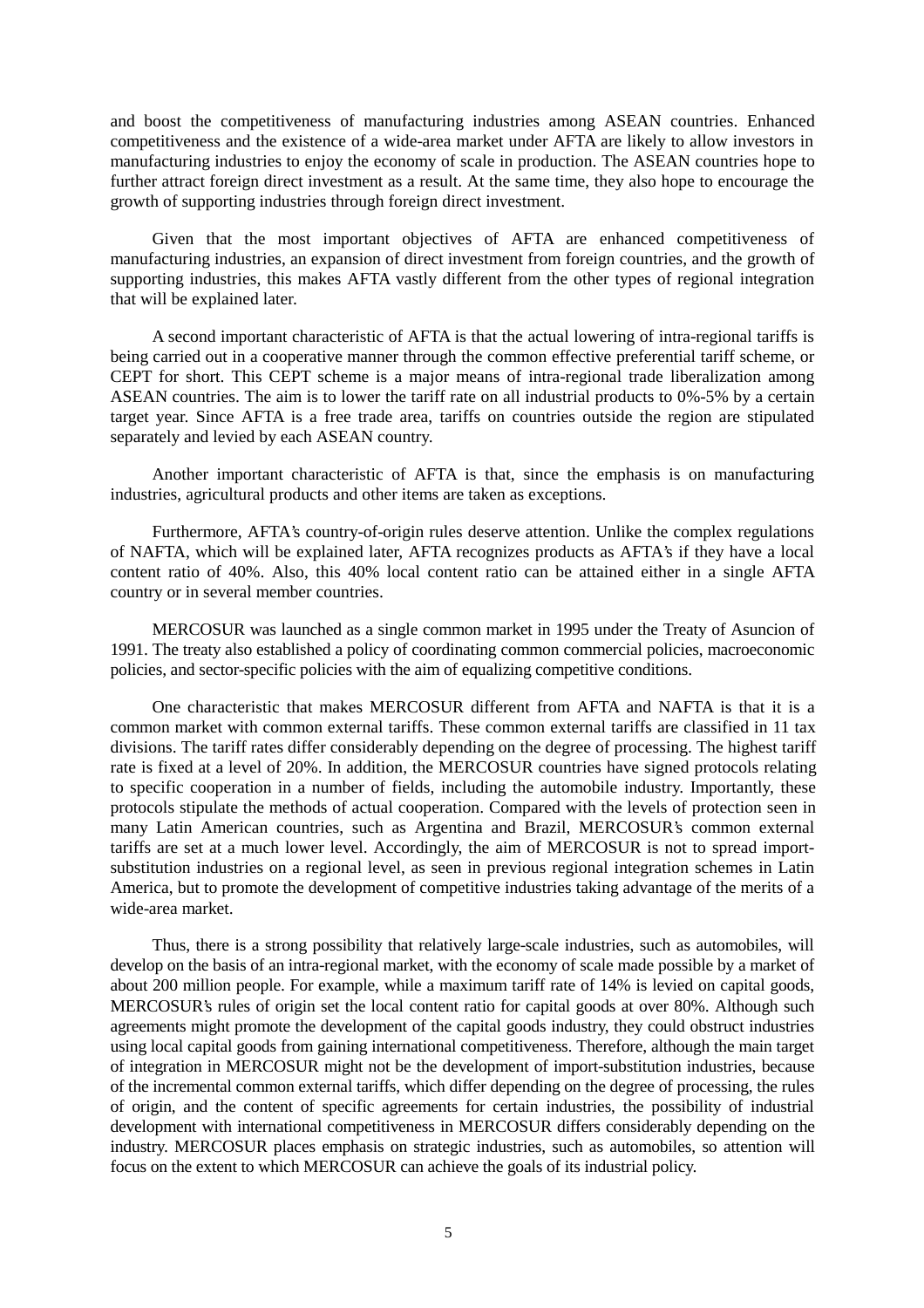Whatever the case, it can be said that the ASEAN FTA and MERCOSUR methods are extremely different from the perspective of industrial development and strengthening industrial competitiveness.

## **2. Significance of Comparing AFTA, MERCOSUR, and NAFTA**

To summarize, while AFTA and NAFTA are both free trade agreements, NAFTA stipulates rules in various fields relating to trade and investment and can be considered as a type of regional integration which differs from the usual free trade area. Indeed, NAFTA can be described as an omnibus(or a comprehensive) free trade area. On the other hand, unlike AFTA and NAFTA, MERCOSUR is a customs union with a common external tariff. Since these three types of regional integration -AFTA, NAFTA, and MERCOSUR- differ so much in character, it is difficult to make a simple comparison of them.

Two approaches were considered in order to conduct a comprehensive comparison of the three. One was to compare them by looking comprehensively at each of the three types and calculating how strong their integration is (the depth of integration). Bearing in mind this comparison, the second approach was to compare and examine the relations between AFTA and NAFTA and between AFTA and MERCOSUR.

Regarding the first point, an analysis was made on the strength of integration (the depth of integration) in leading regional integration processes from a variety of angles, such as the liberalization of goods and services, the liberalization of capital movement, the liberalization of labor movement, the establishment of institutional arrangements, currency coordination arrangements, and fiscal coordination. The conclusion is that NAFTA has a greater degree of depth than MERCOSUR. According to this study, if the highest degree of integration is set at 5, the index was 3.3 in the case of the European Union, 2.3 for NAFTA, but only 1 for MERCOSUR and 0.8 for AFTA.<sup>2</sup> While there is certainly room for debate about the methods of this assessment, it does at least show that when comparing recent trends toward regional integration, it cannot be simply concluded that a customs union has more depth than a free trade area. In this assessment, together with the liberalization of intra-regional trade, emphasis was especially placed on the establishment of institutional arrangements relating to various aspects including intra-regional investment. In terms of institutional arrangements, an especially important factor is that NAFTA is building a trade and investment regime as an omnibus(or a comprehensive) free trade area. Although AFTA and NAFTA are both free trade areas, it is necessary to make a comparison from this perspective.

In undertaking a comparison of AFTA, NAFTA, and MERCOSUR, it is necessary to compare their systematic frameworks to determine how effective they are in terms of the targets of each regional integration process and to compare them from the perspective of, for example, their consistency with the General Agreement on Tariffs and Trade (GATT) and the World Trade Organization (WTO). As mentioned earlier, in the case of AFTA, the most important objective is to strengthen the competitiveness of the region's manufacturing industries. From this perspective, it would be significant to examine whether the system of intra-regional trade liberalization in AFTA is more effective than NAFTA and MERCOSUR.

Also, in addition to regional liberalization, various regional-level efforts have been made in AFTA to enable trade and investment in the region to proceed smoothly. These efforts include the harmonization of industrial product standards among member countries, mutual approval of certification for tradable items, the elimination of impediments to investment from foreign countries, discussions relating to macroeconomic policies, rules relating to fair competition, and the promotion of venture capital. It would be significant to examine whether NAFTA and MERCOSUR have established similar systems or are making efforts in this direction and to compare the systems of

BBBBBBBBBB

<sup>2</sup> See, Chirathivat, S.,1998, p. 31.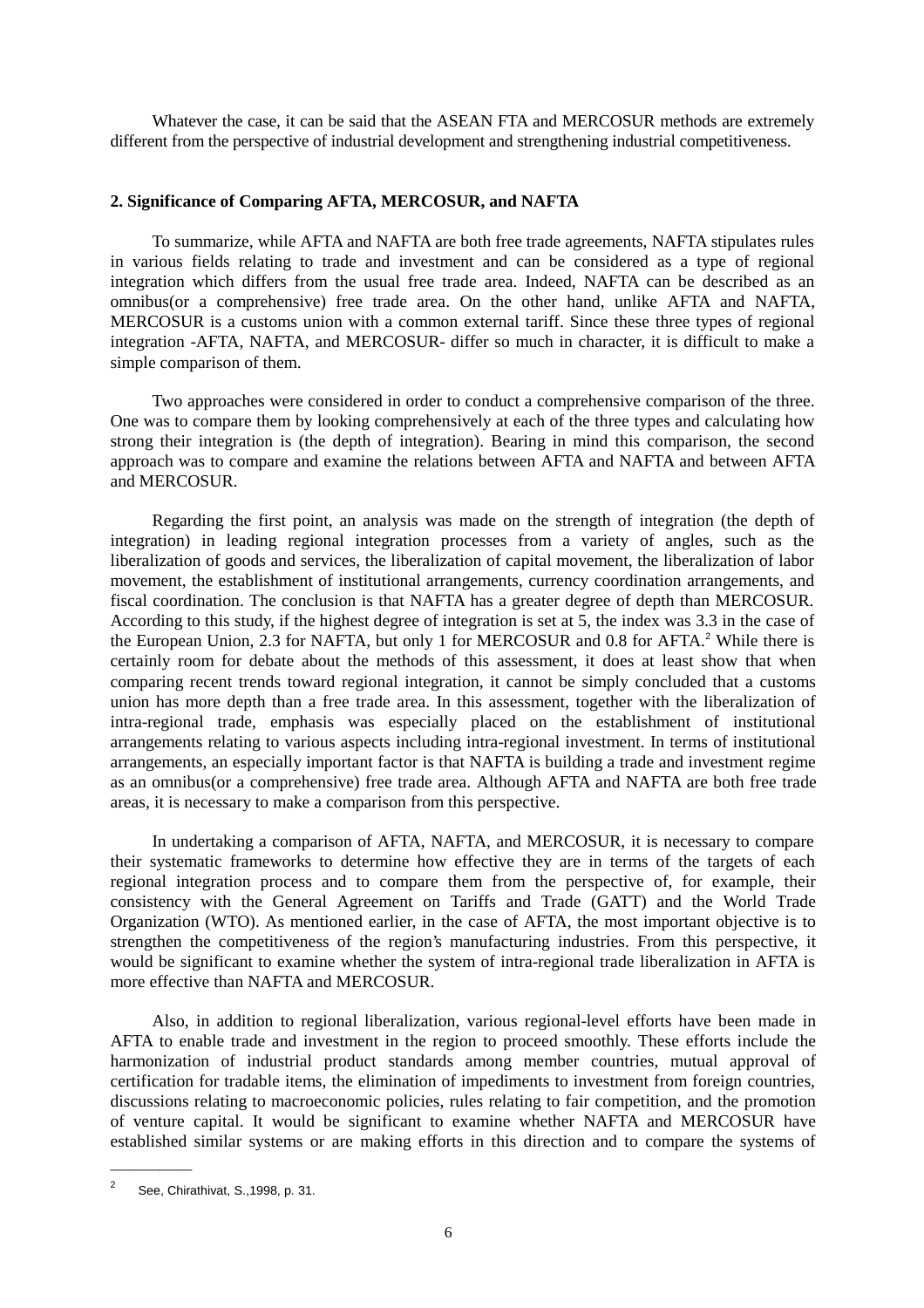#### AFTA, NAFTA, and MERCOSUR in this field.

Another important field of study is to compare how far industries have developed under regional integration. It would be extremely interesting to compare the development of manufacturing industries in AFTA, where this is a special target, with those in NAFTA and MERCOSUR. To cite one example, a comparison of the development of the automobile industry in the three regional groupings would be particularly interesting. In AFTA, efforts are made to cooperate intensively in this industry and to introduce a "Asian car" concept. In NAFTA, regional integration of the automobile market in automobile productions and parts production is making headway; in the case of Mexico, a trend is evident to specialize in the production of small vehicles. In MERCOSUR, meanwhile, companies in Argentina and Brazil are strengthening their production arrangements, and mutual trade is expanding. Among some companies there are moves to produce a "world strategic car" in MERCOSUR, on the basis of group's position as the world's fourth largest automobile market.

### **3. AFTA's Relations with MERCOSUR and with NAFTA**

Bearing in mind the above-mentioned considerations, the following is a comparison of AFTA with NAFTA and MERCOSUR and their mutual relations.

First, the relationship between AFTA and NAFTA. The United States is one of the most important markets for the ASEAN countries. It has been pointed out that the establishment of NAFTA has dealt a considerable blow to exports from the ASEAN countries to the U.S. market, and detailed studies of this impact have been carried out. Through NAFTA, Mexico, which competes with the ASEAN countries, has acquired a much more advantageous position than ASEAN in terms of access to the U.S. and Canadian markets and it has strengthened its competitiveness vis-a-vis other countries, including the ASEAN states. There is a possibility, it has been pointed out, that the ASEAN countries will be placed in a disadvantageous position regarding exports to the United States and direct investment for this purpose. This is because Mexico has got an advantage over many ASEAN countries in the same field. Especially important as areas in which competition between Mexico and the ASEAN countries in the NAFTA market is becoming increasingly intense are textiles, textile products, clothing, and electric and electronic goods. Regarding textile products and clothing, NAFTA's strict rules of origin can be expected to place ASEAN countries at a serious disadvantage. Extensive research shows that Indonesia, Malaysia, the Philippines, and Thailand will probably suffer a considerable blow even though the degree of impact will differ. The impact will be probably lightest in Singapore.

The ASEAN countries have been playing an important role in the development of APEC. In particular, the APEC Secretariat, which is located in Singapore, played an important role in the adoption of the Bogor Declaration and the Manila Action Plan. The relations between the ASEAN countries and NAFTA are also said to be deeply connected to the development of APEC. That is to say, it is hoped that the liberalization process in APEC will have the effect of weakening the NAFTA rules that virtually discriminate against countries outside the region. (See Chirathivat, S., 1998, p.19.)

As a forum for discussion of relations between ASEAN countries and the United States, an ASEAN-U.S. dialogue has already been established. Also, as part of the ASEAN-U.S. initiative, the two sides have reached agreement to create a trade and investment consultative council. In addition, some ASEAN countries have concluded framework agreements or bilateral investment agreements with the United States, and Thailand and the United States have signed a treaty on economic relations (Treaty of Amity and Economic Relations).

Regarding relations between AFTA and MERCOSUR, at present the economic scale of MERCOSUR is larger than that of the ASEAN countries. However, if the ASEAN countries can maintain high rates of economic growth, there is a possibility that AFTA will catch up with MERCOSUR at some point. Trade relations between ASEAN and MERCOSUR countries are relatively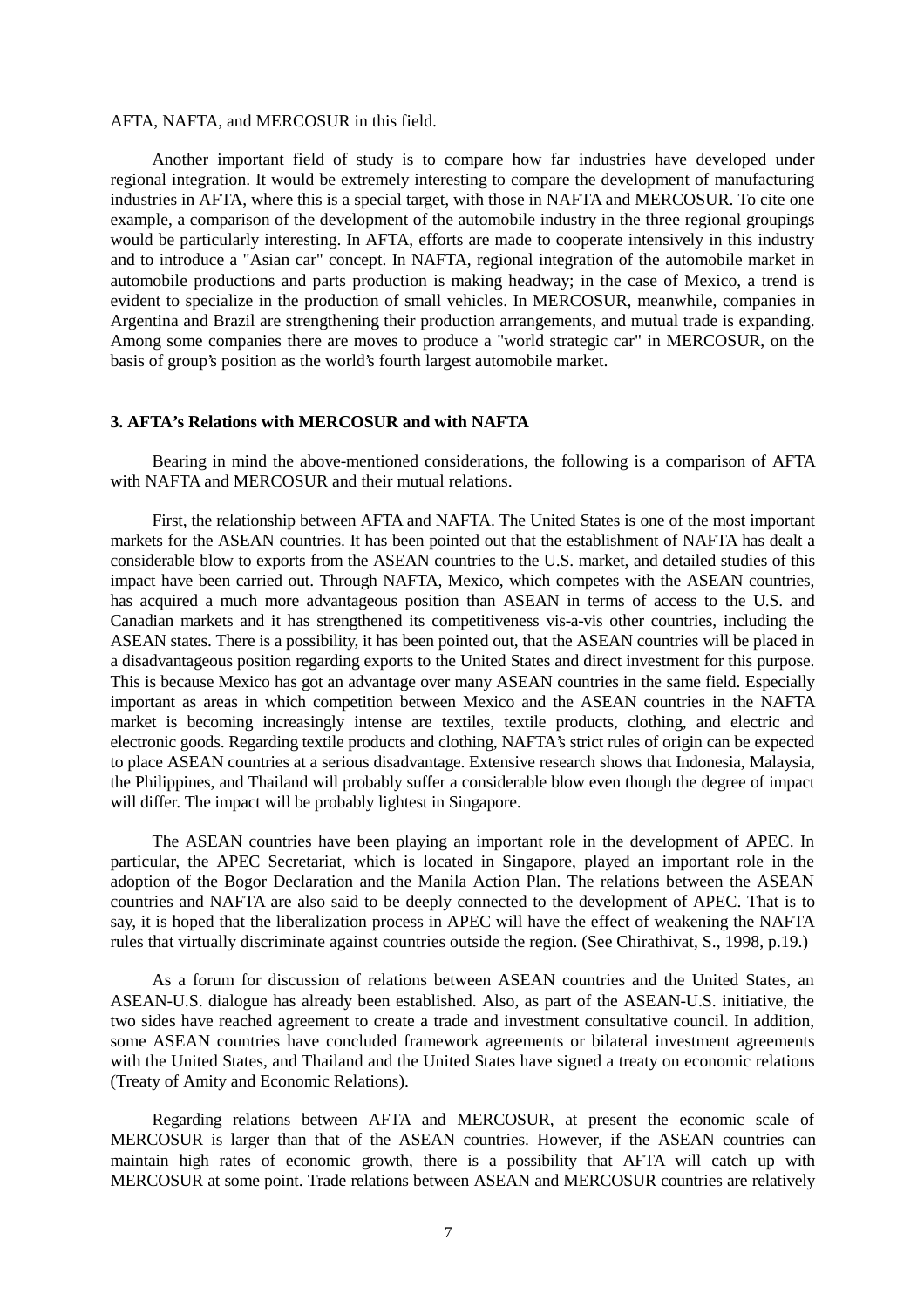small, although recently they have been expanding rapidly. And although there are common areas in terms of comparative advantage between ASEAN and MERCOSUR countries, they are thought to have a high degree of complementarity. Accordingly, there is large room for the expansion of relations between the two regions. Already, Malaysia and Singapore are attempting to approach MERCOSUR and study the possibility of investing in MERCOSUR member and associate member countries. Furthermore, in December 1996 the ASEAN countries held a ministerial-level meeting with MERCOSUR with the aim of establishing a new framework for economic and political cooperation in the future.

## **CHAPTER 3. ECONOMIC RELATIONS BETWEEN EAST ASIA AND LATIN AMERICA AND FUTURE COOPERATION**

#### **1. The Present State of Economic Relations between East Asia and Latin America**

In recent years, trade between East Asian countries (in this case, Asian members of APEC) and Latin American countries has shown a striking tendency toward expansion. In the last 10 years, total trade between the East Asian countries and Latin America expanded fourfold, reaching \$50 billion in 1996. The share of Asian countries in the total trade of Latin America is 10%. This figure has hardly changed at all over the last decade, but this is because the growth of trade between Japan and Latin America, which used to be high, has been low. If Japan is excluded, the share of East Asian countries in Latin American trade has shown a sharp increase.

The most important Latin American country in terms of increasing its trade with East Asia is Chile. Since the mid-1980s exports from Chile to East Asia have been increasing at twice the pace of exports from the whole of Latin America, and the share of East Asia in Chile's total exports has risen from one-fifth 10 years ago to about one-third today. (In 1995, 33.0% of Chile's exports went to East Asia, and 15.8% of its imports came from East Asia.) Similarly, exports from Brazil and Peru to East Asia have been increasing strikingly, too. East Asia accounts for 23% of Peru's exports (13.4% of its imports) and 15.5% of Brazil's exports (13.6% of its imports). Brazil accounts for 36% of Latin America's exports to East Asia, Chile 25%, and Mexico and Argentina 12% each(See Tables 2-4).

Although Japan's share in Latin American exports to East Asia is highest today at 42%, this figure shows a considerable drop from the 63% registered 10 years ago. In contrast, the shares of South Korea and China are increasing. These two countries each have a share of 13% of Latin America's exports to East Asia. Taiwan's share is 8%.

As for East Asia's exports to Latin America, exports from countries with relatively low figures hereto, especially the ASEAN countries, have been increasing tremendously. For example, over the last decade Indonesia's exports have jumped 4,000%, and exports from South Korea, Malaysia, and the Philippines have risen more than 1,000%. The figures for Singapore, Hong Kong, China, Taiwan, and Thailand range from 600% to 800%(See Iglesias, E., 1997.).

## **2. Possibilities of Cooperation between East Asia and Latin America**

In a keynote speech at the general assembly of PECC in Santiago, Chile, President Enrique Iglesias of the Inter-American Development Bank described cooperation between East Asia and Latin America from now on as follows.

For the further expansion of trade between East Asia and Latin America, he said, it is necessary for Latin American countries to continue the structural reforms they have been undertaking so far, further promote trade liberalization, stabilize their economies, modernize their rules and legal frameworks relating to the economy, and improve their transportation and communications systems.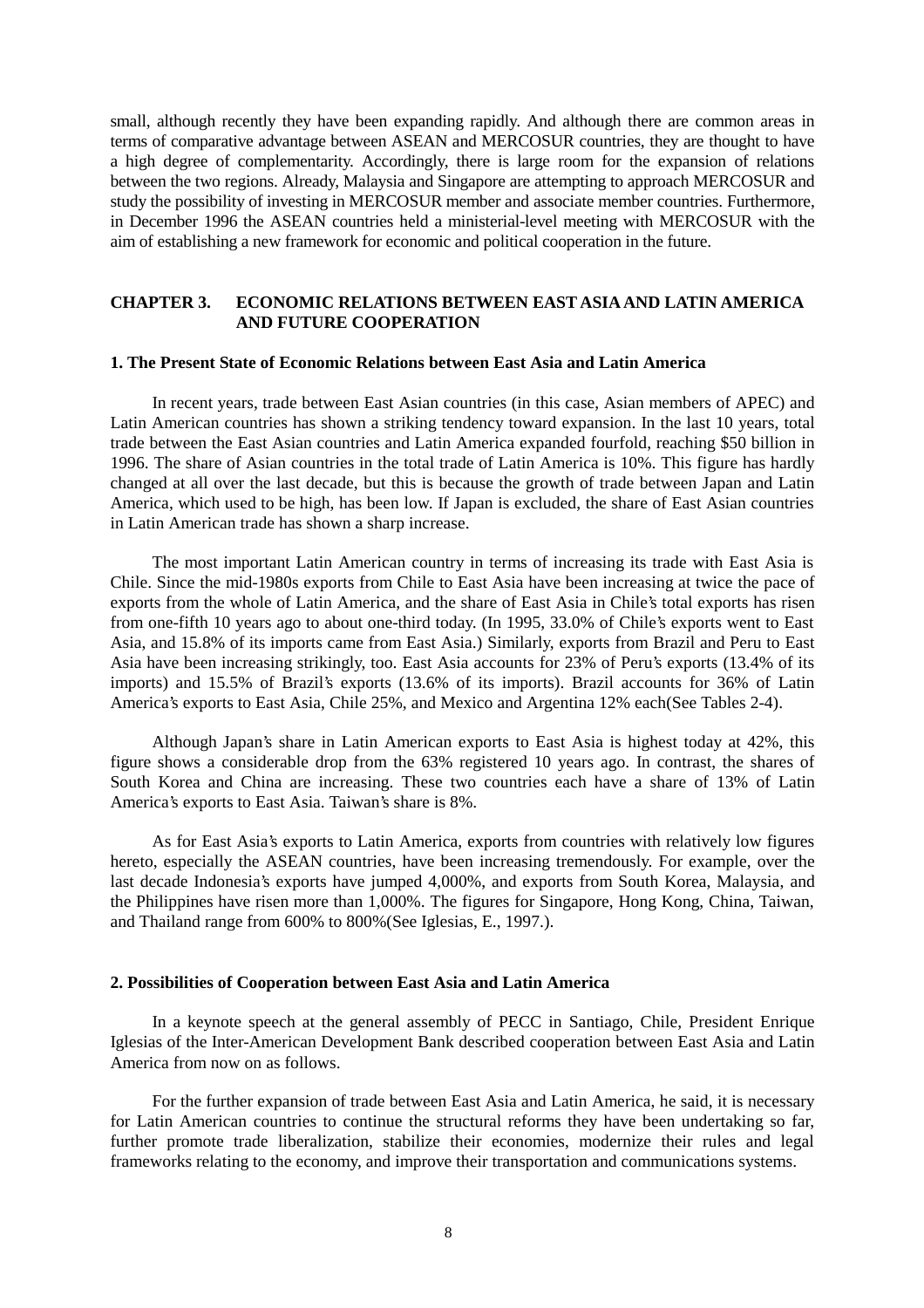As measures for expanding trade relations between East Asia and Latin America, Iglesias cited, among other things, (1) the gathering and dissemination of trade information between the two regions; (2) the gathering of information on export possibilities and joint venture possibilities between East Asia and Latin America; (3) an export promotion campaign for market expansion in East Asia; (4) support for forums, such as PECC, that strengthen ties between companies in the two regions; and (5) the promotion of a research center to study present economic conditions and related problems.

Regarding direct investment from East Asia to Latin America, Japan used to play an important role in this area, but today Japan is gradually being challenged by competition from other East Asian countries. Direct investment from South Korea, Taiwan, Singapore, Hong Kong, and other countries is taking place intermittently, and the amount is gradually increasing. South Korean companies stand at the forefront in this respect, undertaking large-scale new investments in Mexico and Brazil. In 1996 alone South Korea invested \$525 million in Mexico, which amounts to half of Japan's direct investment in the 1990-95 period. Furthermore, although South Korea's investment in Brazil was less than \$100 million in 1996, the figure for the next four years is expected to jump to a total of \$5 billion. Although small, Malaysia's investment in Chile also deserves attention(See Iglesias, E., 1997).

#### **3. New Initiatives to Cooperation between East Asia and Latin America and Japan's Role**

Today, the Latin American region, together with the East Asian region, is considered to be one of the growth centers of the world. The major countries in Latin America are attracting attention as emerging markets that outshine many East Asian countries, and much international capital is being invested there.

The moves of MERCOSUR, which accounts for more than half of Latin America's GDP, are particularly important. The region is establishing its position as the fourth largest economic group in the world, behind Europe, North America, and East Asia. Furthermore, in the automobile industry, for example, judging from the scale of investment that is being carried out now, there is a strong likelihood that MERCOSUR will become one of the world's leading production centers, turning out more than three million vehicles in a year. In terms of population, although MERCOSUR is way behind East Asia, with about 200 million people in the region, it follows NAFTA's 380 million. If the income level of this population can be raised by continuous growth, MERCOSUR will become an important consumer market. Also, for Japan and other East Asian countries, MERCOSUR is extremely important as a region with abundant mineral and food resources. In addition, East Asia should strengthen ties and cooperation with MERCOSUR, only because North American and European countries are already moving in that direction.

Since the Miami Summit, which took place under the leadership of the United States, the FTAA concept, as explained earlier, has been making headway. The important aspect of this process is not when and how the FTAA will be formed but the fact that, in the process of negotiations, opinions and information will be exchanged and practical cooperative relations will be forged.

As for Europe, the EU and MERCOSUR signed a cooperative framework agreement in December 1995, and EU-MERCOSUR consultations are steadily moving forward with the aim of concluding a free trade agreement.

In this way, although their approaches are different, the two regional groups outside East Asia are seeking to strengthen their relations with MERCOSUR. In this respect, it must be said that Japan and the other East Asian countries have been extremely tardy in their response to MERCOSUR.

Undeniably this slowness will place East Asian companies at a disadvantage in their mediumand long-term business activities, including trade and investment, in the MERCOSUR region. Indeed, East Asian companies are lagging considerably behind Western companies in their foreign direct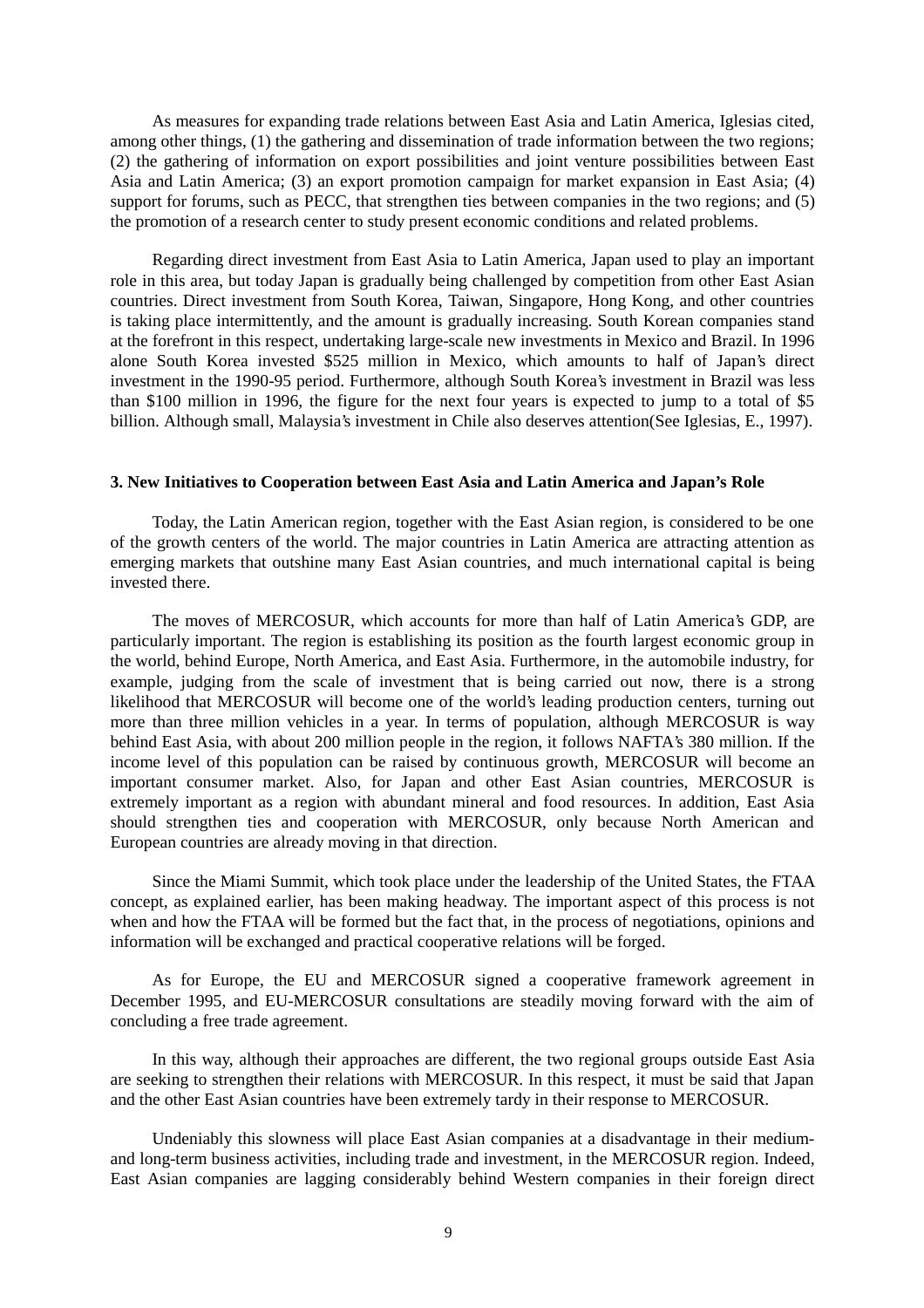investment in MERCOSUR. Of course, there are various causes of this situation. But we cannot ignore the fact that in comparison with the United States, which has taken the lead in FTAA consultations toward the formation of a free trade agreement, and the EU, which is holding consultations with MERCOSUR under a framework cooperative pact toward the conclusion of a free trade agreement, similar moves between MERCOSUR and East Asian countries, including Japan, have not yet started, and this situation is having an impact on the mind of corporate executives in the West and in Asia.

A third factor behind the increasing need to promote ties between East Asia and MERCOSUR is the position of the MERCOSUR countries, which strongly hope for this development. Government leaders from MERCOSUR countries have expressed this desire on many occasions. Brazil, for instance, believes its external relations have three axes - North America, Europe, and Asia. With regard to the FTAA concept, it wants first of all to steadily develop MERCOSUR, strengthen relations with regions other than North America, and display its initiative with MERCOSUR as a core. This desire to strengthen relations with Asia has been expressed by President Fernando Henrique Cardoso in a speech at the PECC Santiago meeting in October 1997.

Argentina also has a strong interest in the Asian market. For example, one of the main themes of the Second Okita Report (conducted by the Japan International Cooperation Agency) concerned future relations between Argentina and East Asia. And Argentina's interest in Japan and East Asia further increased on the occasion of the centennial of friendship between Japan and Argentina in 1998.

As mentioned earlier, Chile's interest in East Asia has been growing. In addition to its activities in APEC, as the only South American country participating in that forum(until 1998, when Peru jointed APEC), Chile has been strengthening its approach to Asia. Indeed, in terms of actual economic ties, about one-third of Chile's export goes to East Asia. Furthermore, after becoming an associate MERCOSUR member in 1996, Chile strongly desires to fulfill the role of a gateway linking East Asia and MERCOSUR. This position was repeatedly expressed on the occasion of events commemorating the centennial of friendship between Japan and Chile in 1997 by, among others, Chilean President Eduardo Frei and the chairman of the Chilean side, Roberto de Andraca.

As Brazil, Argentina, and Chile are anxious to develop deeper relations with Japan and East Asia, the time seems to be ripe to build a framework of dialogue and cooperation with these countries. This is all the more important in view of the fact that, in 1996 MERCOSUR (including associate members) accounted for about three-quarters of the whole of Latin America's exports to East Asia.

#### **4. New Initiative to Cooperation between East Asia and Latin America and Japan's Role**

In consideration of this background, under new conditions that take account of APEC, the FTAA, and the EU-MERCOSUR framework agreement, it seems necessary to consider the possibilities of a new approach to cooperation between East Asia and Latin America, especially MERCOSUR.

At present, compared with investment in Latin America from the United States and the EU, investment from East Asia, including Japan, is lagging considerably. This situation is partly caused by a shortage of information on a dynamically changing Latin America. In terms of gathering information, the United States and the EU are in an advantageous position, because they have such forums as the Summit of the Americas, the FTAA consultations, the EU-MERCOSUR framework agreement, and the Ibero-American Summit. The processes of dialogue and discussions leading to these concepts and agreements most probably had an important effect in deepening mutual understanding. They also had quite an effect in arousing the interest of Western companies in Latin America and encouraging trade and investment. In addition, the Ibero-American Summit, in which Spain is actively involved, has probably been one of reasons at least for the active entry of Spanish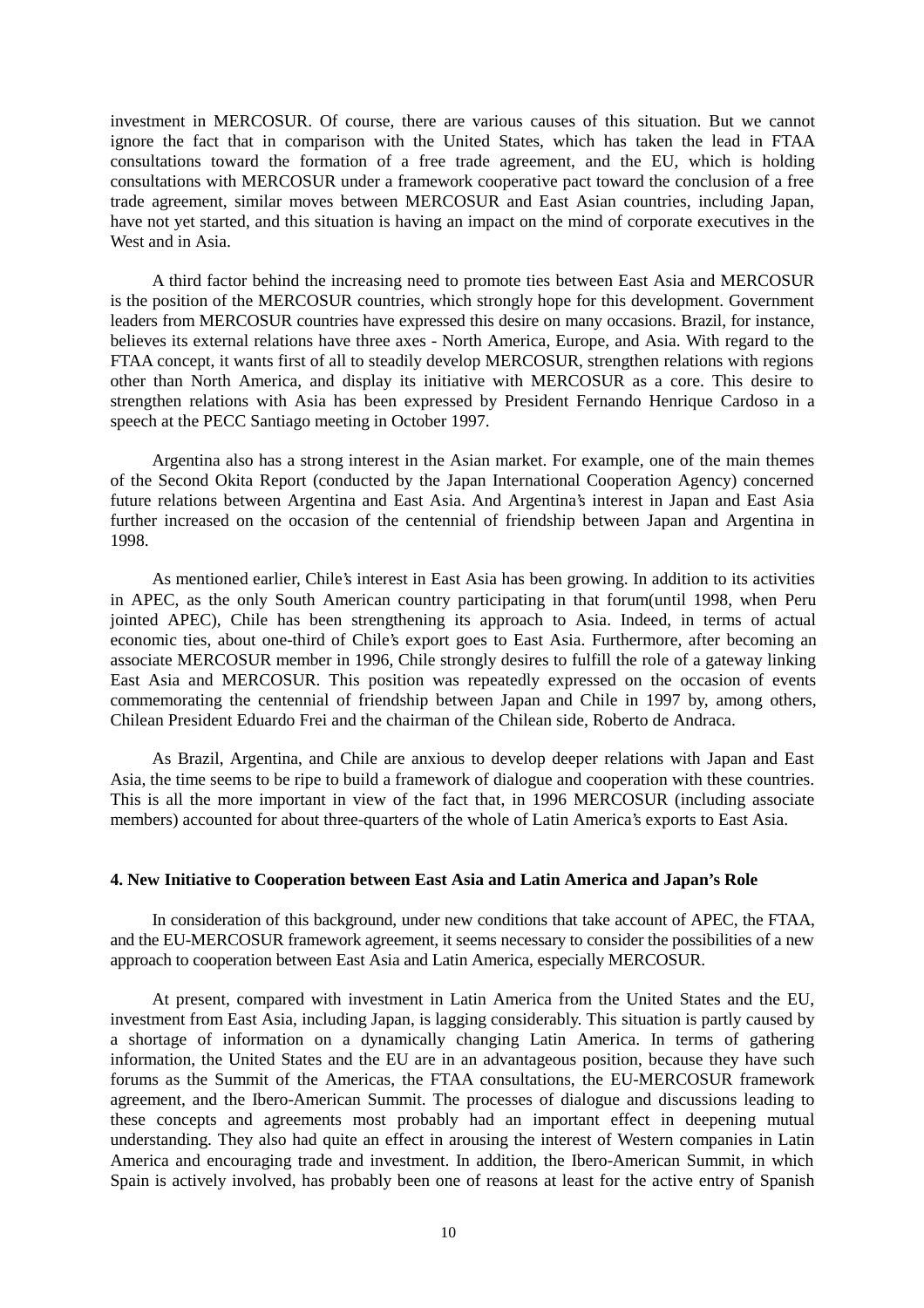companies into Latin America in the 1990s.

A second important factor is the formation of regimes and the enhancement of trade and investment procedures in future through FTAA negotiations and consultations under the EU-MERCOSUR framework agreement. Western companies are able to make use of these arrangements, and in this respect East Asian companies might be placed in a disadvantageous position.

A third important factor is the coordination between public and private sectors in both the Western countries and MERCOSUR. In the approach of Europe and North America toward MERCOSUR, the direct and indirect effects of coordinated efforts between the public and private sectors for the promotion of economic relations have been notably evident. Japan presents a case in contrast. Although Japan is the top donor of official development assistance to many Latin American countries, easily outdistancing Western countries, the share of Japanese private companies in direct investment in Latin America is exceedingly low. In comparison, for example, Spain's relations with Latin America at the governmental and private levels were quite weak until the mid-1980s. Since then, investment by private companies of this country, which certainly do not stand out in terms of official economic cooperation, has increased rapidly, lifting Spain into second place as an investor country behind the United States in only a short time.

From these perspectives, it would be desirable as soon as possible to establish a consultative forum between East Asia, including Japan, and MERCOSUR toward the expansion of dialogue and cooperation and the smooth flow of trade and investment. Actually, Japan and MERCOSUR have already been holding senior officials-level meetings and joint public- and private-sector meetings, and these meetings have been producing results to an extent. However, it is necessary to establish a forum or organization for further dialogue and cooperation. Furthermore, it is necessary to consider ways by which other East Asian countries, besides Japan, can participate. Through this forum or organization, it is necessary first of all to promote a deeper exchange of information, to strengthen investment and economic relations between private companies in East Asia and MERCOSUR, to facilitate trade and investment, and to establish a framework and "regime" in order to realize this objective. It is also necessary to promote joint research and surveys on the economies and markets in the two regions by researchers in universities and other research institutes.

It was in these circumstances that Singapore Prime Minister Goh Chok Tong, at the beginning of April 1999, proposed the formation of a summit to bring together the leaders of Asian, including Japan, and Latin American countries. Provisionally called the Asia-Latin America Forum (EALAF, in Spanish, FALAE), the first Ministerial Meeting of EALAF was held in October 1999. The aim of this proposal reportedly is to activate dialogue in trade and investment fields. The scheduled participants would be Japan, China, South Korea, ASEAN countries, and about 30 countries in Latin America and the Caribbean slated to join the FTAA. If this EALAF concept gets off the ground, the two regions, which have a combined population of 2.3 billion people, will have a framework for economic dialogue for the first time. Developments will be watched carefully.

#### **REFERENCES**

Hosono, A., "APEC to NAFTA: gurobarizumu to rijonorizumu no sokoku" (APEC and NAFTA: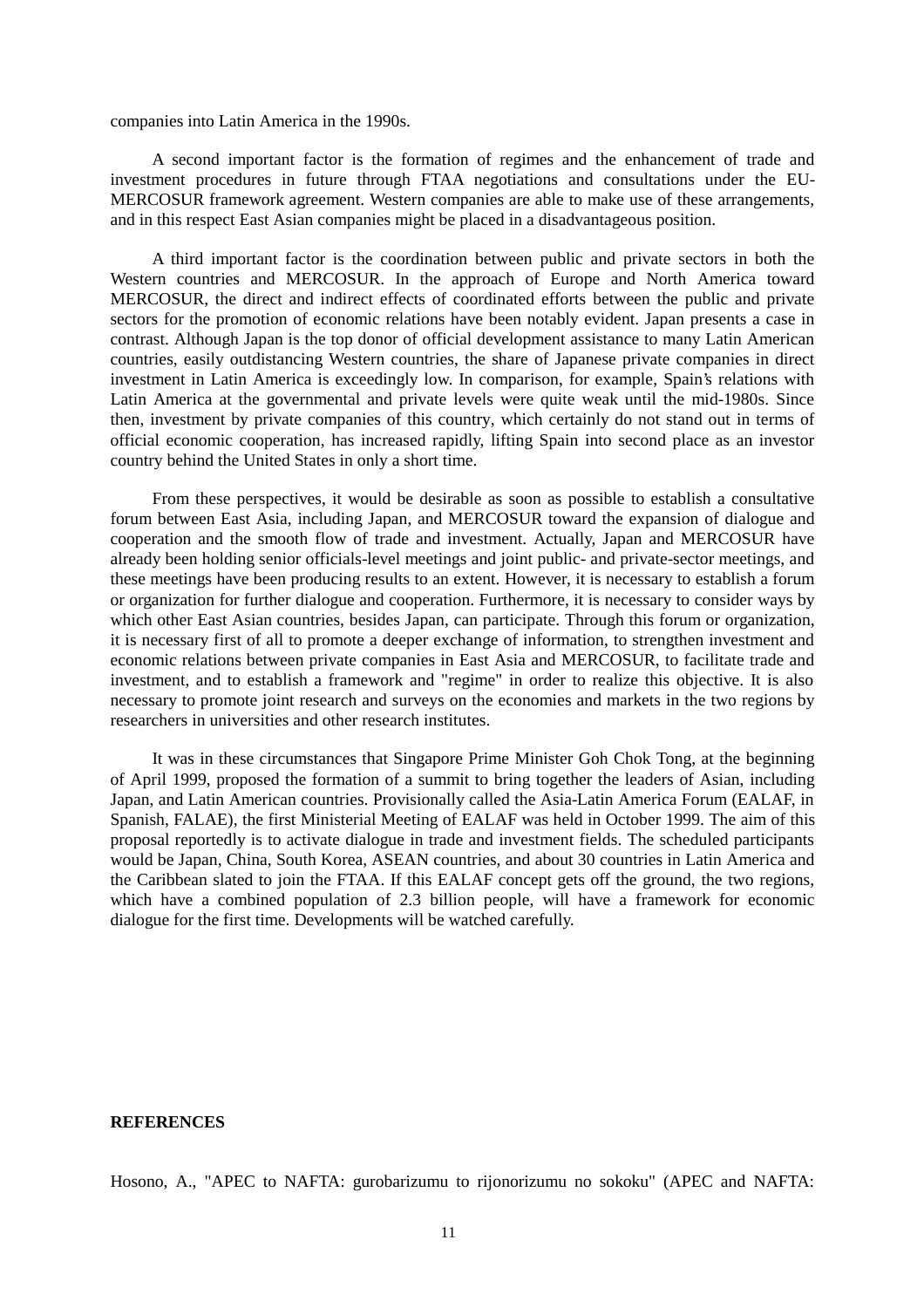rivalry between globalism and regionalism), Yuhikaku Publishing Co., LTD., 1995.

- Hosono, A., "Raten Amerika no keizai hatten: tokucho to kadai" (The economic development of Latin America: characteristics and issues), The Journal of Research Institute for international Investment and Development, 1998.
- Horisaka, K., Hosono, and Long-term Credit Bank Research Institute (eds.), "Raten Amerika kigyoron: kokusai tenkai to chiiki keizai ken" (Latin American New Multinationals: International pattern of corporate development and regional economic integration), Nihon Hyoronsha, 1996.
- Horisaka K., Hosono, and Long-term Credit Bank Research Institute (eds.), Raten Amerika mineikaron: senkuteki keiken to kigyo shakai no henbo" (Privatization in Latin America: Pioneer experience and the transformation of corporate society), Nihon Hyoron Sha, 1998.
- Kleinschmidt, H., and Sumio Hatano (eds.), Hosono, A., "APEC to NAFTA: Ajia Taiheiyo to Beishu ni okeru rijonarizumu to gurobarizumu" (APEC and NAFTA: regionalism and globalism in the Asia-Pacific region and the Americas) Hosono A., Kokusai chiiki togo no furontia (The frontiers of international regional integration), Sairyusha, 1997.
- Hosono, Akio, "Raten Amerika chiiki to kokusai shihon ido" (The Latin American region and international capital movement), The Journal of Research Institute for international Investment and Development, Vol. 22, No 11, 1996.
- Hosono, Akio (ed.), Regional integration and development policy: a comparative study of East Asia and the Americas, (Fiscal 1997 Ministry of Education Report of Grant-in-Aid for Scientific Research (International Academic Research)) 1998.
- Hufbauer, G. C. and J. J., Schott, NAFTA: An Assessment, Washington D. C., Institute for International Economics, 1993.
- Hosono, A., "The United States and Japan in Development Assistance and International Cooperation", Sato, H., I. M. Destler, D. Rapkin(ed.), Leadership Sharing in the New International System: Japan and the United States, Special Research Project on the New International System, University of Tsukuba, 1997.
- Hosono, A., "Asian-Pacific Economic Cooperation and the Free Trade Area of the Americas, Possibilities of Cross-Pacific Cooperation", Inter-American Law Review, Vol.28, No.3, The University of Miami, 1997.
- Hosono, A. and N. Saavedra(eds.), Development Strategies in East Asia and Latin America, Macmillan, London and New York, 1998.
- IDB, Integration and Trade in the Americas, Aug 1998.
- ASEAN Secretariat , AFTA Reader Vol., 1993.

ASEAN Secretariat , AFTA Reader Vol., 1995.

Chirathivat, S., ASEAN, APEC and the Americas: The Interconnections in Regional Integration, Thammasat University, 1998.

Montes, M., The Currency Crisis in Southeast Asia, ISEAS, 1998.

Dobson, W. and C. S .Yue(ed.), Multinationals and East Asian Integration, IDRC/ISEAS, 1997.